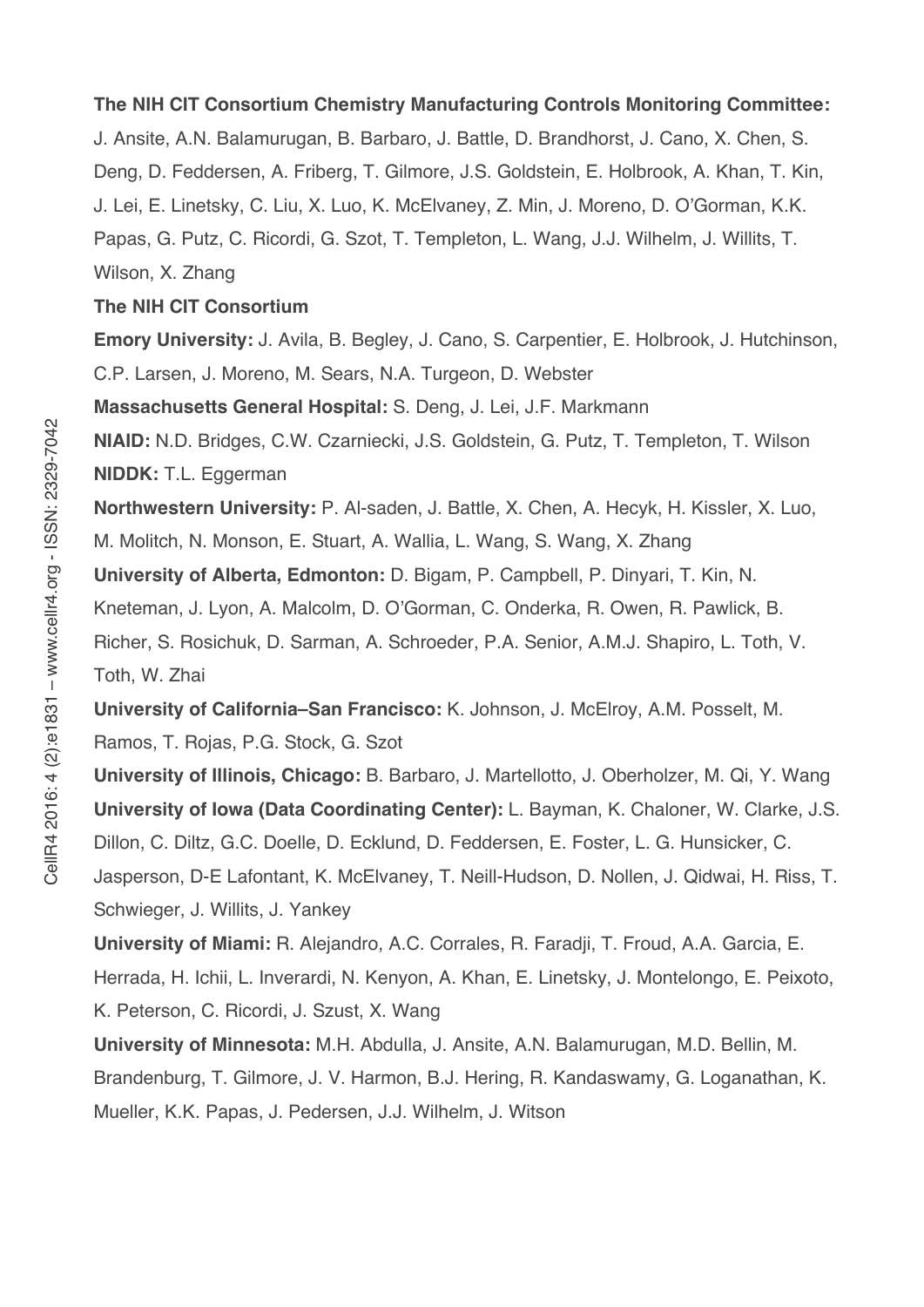**University of Pennsylvania:** C. Dalton-Bakes, H. Fu, M. Kamoun, J. Kearns, Y. Li, C. Liu, E. Luning-Prak, Y. Luo, E. Markmann, Z. Min, A. Naji, M. Palanjian, M. Rickels, R. Shlansky-Goldberg, K. Vivek, A.S. Ziaie **University of Wisconsin:** L. Fernandez, D.B. Kaufman, L. Zitur **Uppsala University:** D. Brandhorst, A. Friberg, O. Korsgren

Supported by grants from the National Institute of Allergy and Infectious Diseases and the National Institute for Diabetes and Digestive and Kidney Diseases.

- At Emory University, U01AI089317.
- At Northwestern University, U01AI089316.
- At the University of Alberta, Edmonton: U01AI065191.
- At the University of California, San Francisco, U01DK085531.
- At the University of Illinois, Chicago, 5U01DK070431-10.
- At the University of Iowa, U01DK070431.
- At the University of Miami, U01DK070460.
- At the University of Minnesota, U01AI065193.
- At the University of Pennsylvania, U01DK070430.
- At Uppsala University, U01AI065192.

In addition, the study was supported by the following GCRC and CTSA awards:

- At Emory University: UL1TR000454.
- At Northwestern University: 5UL1RR025741 and 8UL1TR000150.
- At the University of California, San Francisco, UL1TR000004.
- At the University of Illinois, Chicago, UL1TR000050.
- At the University of Miami: 1UL1TR000460.
- At the University of Minnesota: 5M01-RR000400 and UL1TR000114.
- At the University of Pennsylvania: UL1TR000003.

Address correspondence to: Camillo Ricordi MD, Chairman, CIT Steering Committee, ricordi@miami.edu

# **To cite this article**

*Purified Human Pancreatic Islets, CIT Enzyme Solution-SERVA Enzymes Proportional Units Collagenase & Neutral Protease – Standard Operating Procedure of the NIH Clinical Islet Transplantation Consortium* CellR4 2016; 4 (2): e1831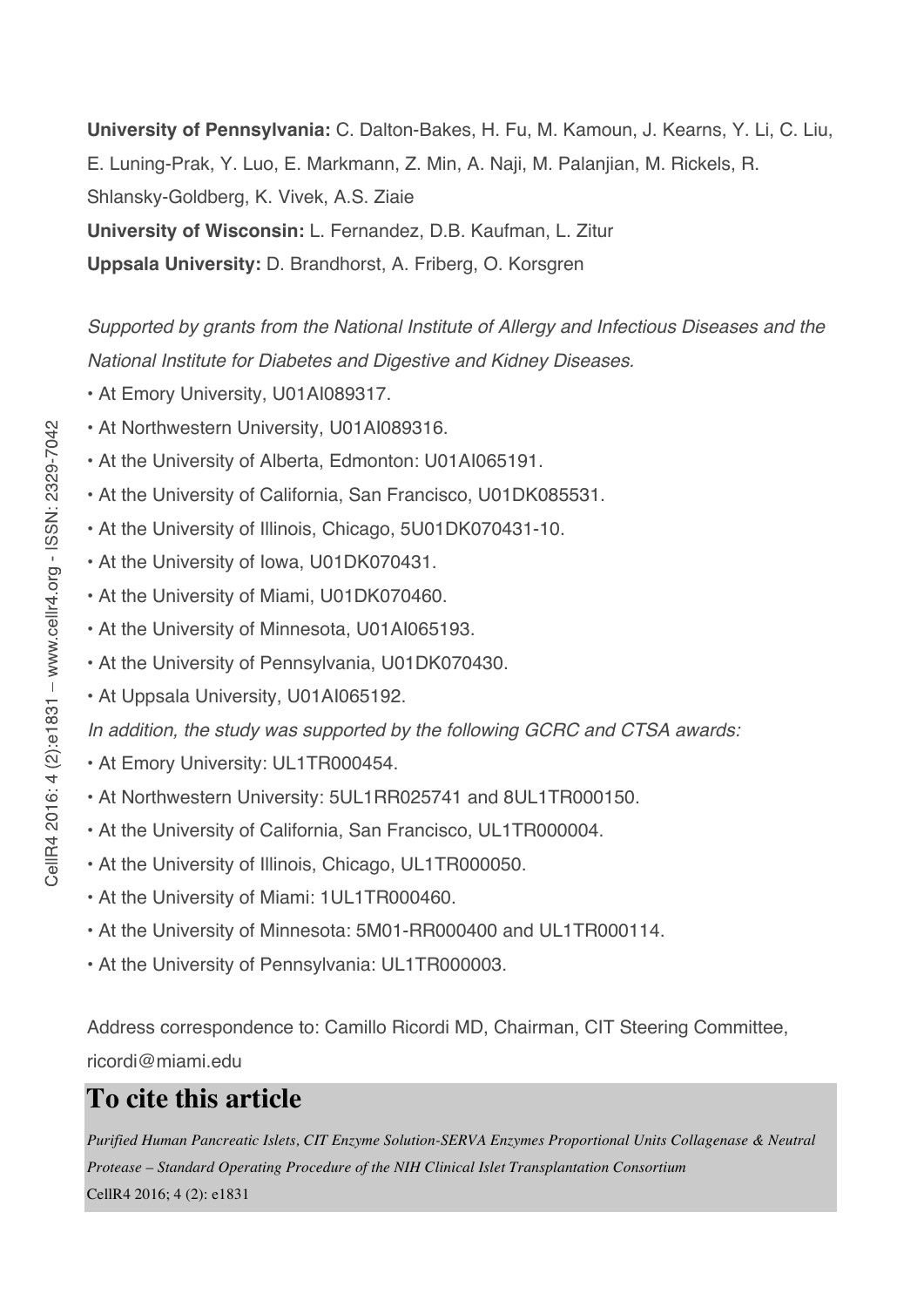| Division of Allergy, Immunology and Transplantation                                                                                       |                        |                        |  |                         |      |        |
|-------------------------------------------------------------------------------------------------------------------------------------------|------------------------|------------------------|--|-------------------------|------|--------|
| National Institute of<br><b>Standard Operating Procedure (Attachment)</b><br>Allergy and<br><b>Infectious Diseases</b>                    |                        |                        |  |                         |      |        |
| <b>Document Number:</b>                                                                                                                   | <b>Revision Number</b> | <b>Effective Date:</b> |  | <b>Supersedes Date:</b> |      |        |
| 3106, B11                                                                                                                                 | 04                     | 11 April 2016          |  | 25 October 2010         | Page | 1 of 3 |
| <b>Document Title:</b>                                                                                                                    |                        |                        |  |                         |      |        |
| <b>Purified Human Pancreatic Islets,</b><br><b>CIT Enzyme Solution-SERVA Enzymes</b><br>Proportional Units Collagenase & Neutral Protease |                        |                        |  |                         |      |        |

Manufacturing Site: Date: Date:

#### **1.0 Hanks' Balanced Salt Solution, 1X + 10 U/mL Heparin**  1.1 Materials:

| <b>Material</b>                                              | <b>Source</b> | Lot $#$  | <b>Expiration</b><br>Date | Quantity<br><b>Required</b> | <b>Quantity Used</b> |
|--------------------------------------------------------------|---------------|----------|---------------------------|-----------------------------|----------------------|
| Hanks' Balanced Salt<br>Solution, 1X                         |               |          |                           | 1 L                         |                      |
| Heparin Sodium<br>Injection USP,<br><b>Preservative Free</b> |               | Units/mL |                           | mL<br>(See below)           | mL                   |

1.2 Procedure

Prepare 1 liter of HBSS, 1X with 10 U/mL of heparin. Calculate the amount of heparin to be added to the liter of HBSS, 1X to produce 10 U/mL heparin.

 $10$  U/mL in media X 1,000 mL = mL heparin solution to use U/mL in heparin solution

10 U/mL in media X 1,000 mL = \_\_\_\_\_\_\_\_\_\_\_\_\_ mL U/mL heparin

Calculated by: Date:

Verified by: Date: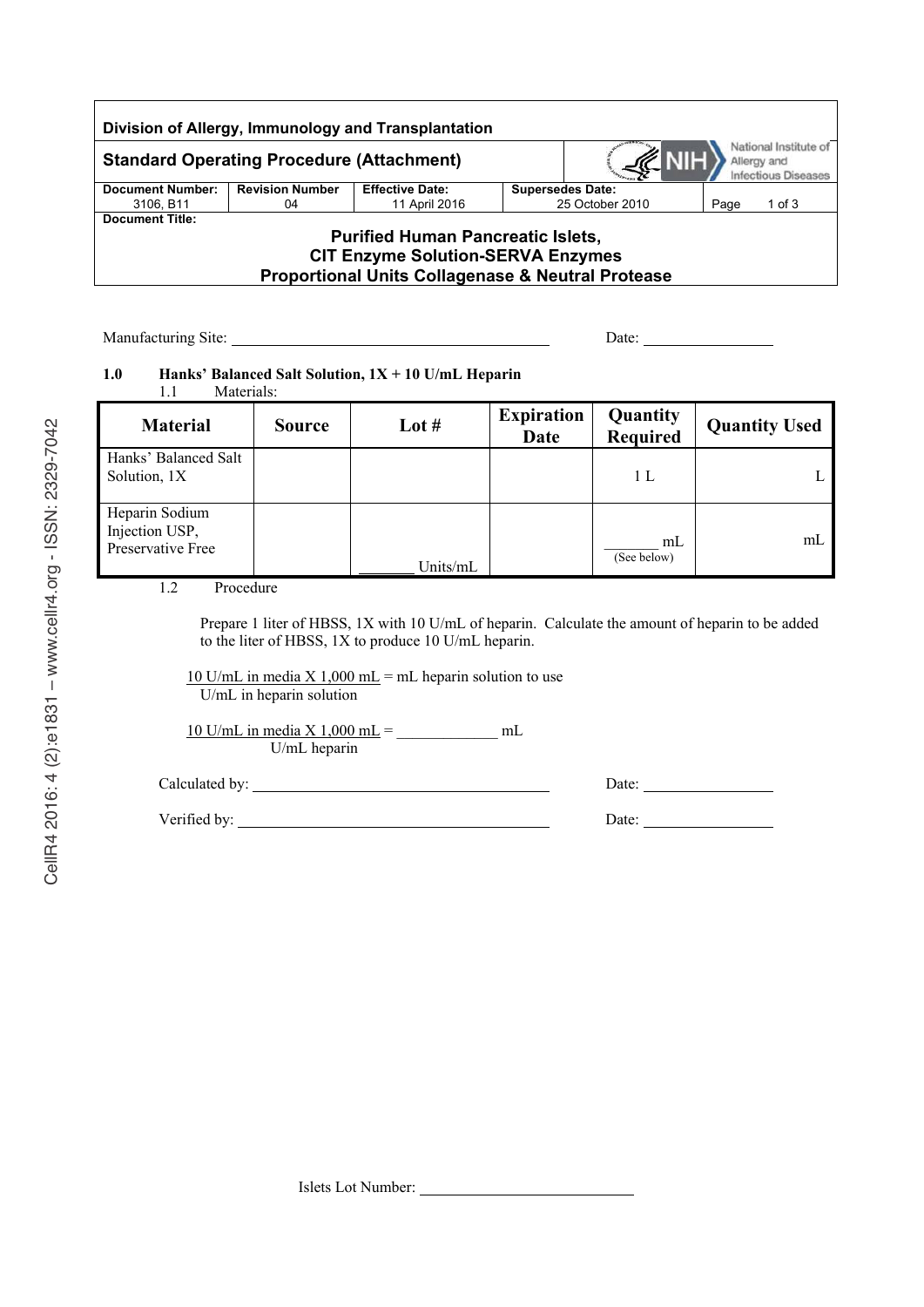| Document No.           | <b>Revision No.</b> | <b>Effective Date</b> | <b>Supersedes Date</b> | Page 2 of 4 |
|------------------------|---------------------|-----------------------|------------------------|-------------|
| 3106, B11              | 04                  | April 2016            | 25 October 2010        |             |
| <b>Document Title:</b> |                     |                       |                        |             |

### **Purified Human Pancreatic Islets, CIT Enzyme Solution-SERVA Enzymes Proportional Units Collagenase & Neutral Protease**

### **2.0 Enzyme Solution**

2.1 Materials:

| <b>Material</b>                                                     | <b>Source</b> | Lot $#$                  | <b>Expiration</b><br>Date | Quantity<br><b>Required</b>    | <b>Quantity Used</b> |
|---------------------------------------------------------------------|---------------|--------------------------|---------------------------|--------------------------------|----------------------|
| Hanks' Balanced Salt<br>Solution, $1X +$<br>10 U/mL heparin         |               | See Section 1.1<br>above |                           | $\sim$ 330 to $\sim$ 480<br>mL | mL                   |
| Collagenase NB 1<br>□ GMP Grade<br><b>D</b> Premium Grade           | <b>SERVA</b>  |                          |                           | Calculated<br>below            | m <sub>L</sub>       |
| *Calcium Chloride<br>Injection USP<br>$(CaCl2), 10\%$<br>Solution*  |               |                          |                           | $5.2$ mL                       | m <sub>L</sub>       |
| *1 M HEPES*                                                         |               |                          |                           | $35 \text{ mL}$                | m <sub>L</sub>       |
| <b>Neutral Protease NB</b><br>□ GMP Grade<br><b>D</b> Premium Grade | <b>SERVA</b>  |                          |                           | Calculated<br>below            | mL                   |
| Sterile Water for<br>Injection                                      |               |                          |                           | $10 \text{ mL}$                | mL                   |

\* Calcium Chloride and HEPES may or may not be used; determined by islet processing lead.

 Based on the Cannulated Pancreas Weight (MPBR Section 5.8) and the table below, determine the volume of this solution to make and the amount of enzymes to use.

Cannulated Pancreas Weight (MPBR Section 5.8): g

Choose Total Enzyme Solution Volume: 350 mL, or 400 mL, or 450 mL, or 500 mL (circle one)

Example: Suggested Calculations for a 110 gram pancreas.

Note: Any suggested range combination of Collagenase can be combined with any suggested range of Neutral Protease; final enzyme concentration and combination to be determined by islet processing lead.

Choose one of the following:

Collagenase Units to Use = Pancreas Weight X Target Collagenase Units/g pancreas

| Pancreas<br>Weight (g) | <b>Enzyme</b><br><b>Target</b><br>Concentration<br>can be: | <b>Suggested</b><br>Collagenase<br>(Units/g) | <b>Suggested</b><br>Collagenase<br><b>Used (Units)</b> |
|------------------------|------------------------------------------------------------|----------------------------------------------|--------------------------------------------------------|
|                        | Low                                                        | 16-19                                        | 1760-2090                                              |
| 110                    | Medium Low                                                 | $20 - 24$                                    | 2200-2640                                              |
|                        | Medium                                                     | $25 - 27$                                    | 2750-2970                                              |
|                        | Medium High                                                | 28-31                                        | 3080-3410                                              |
|                        | High                                                       | 32                                           | 3520                                                   |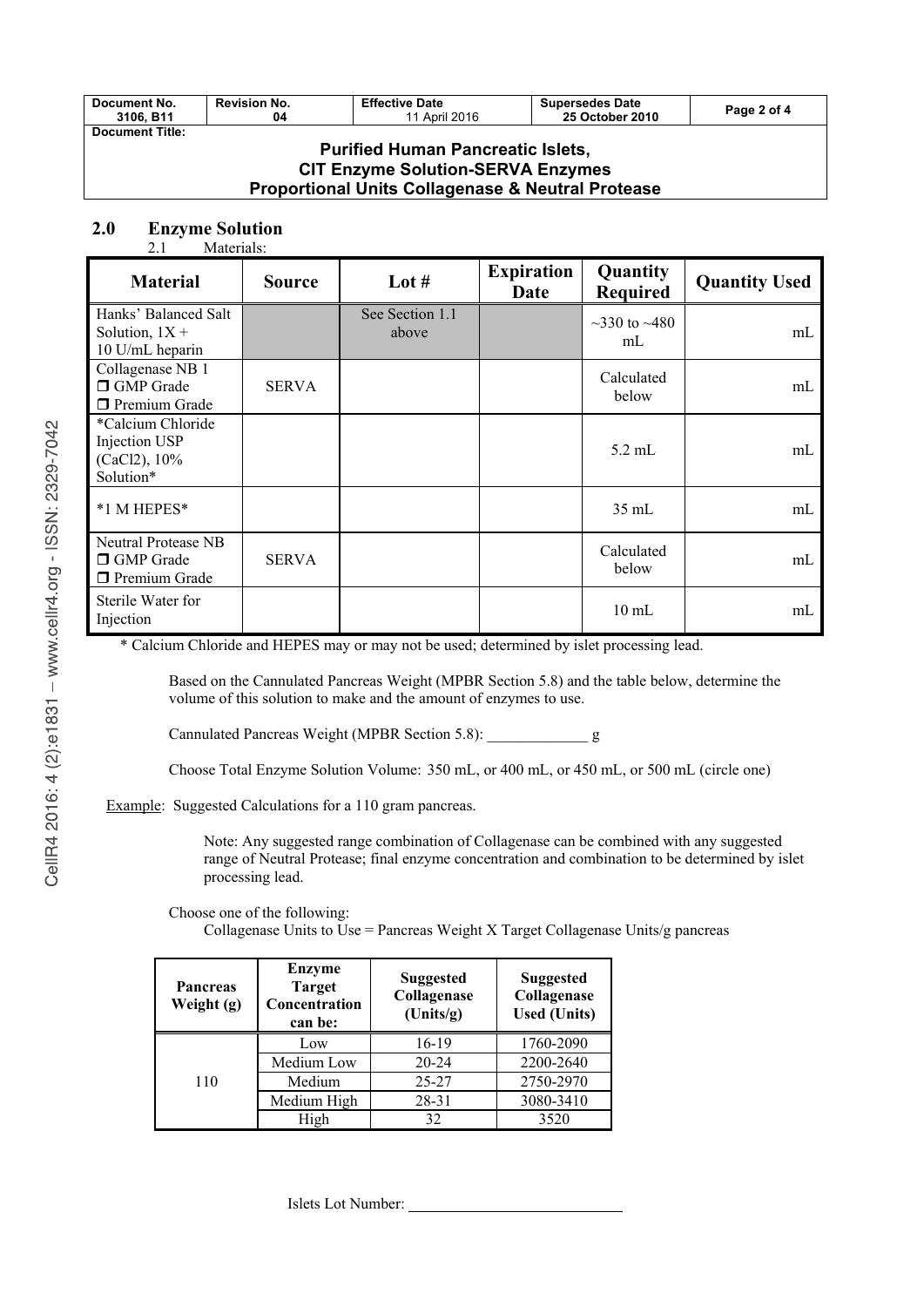| <b>Document No.</b>    | <b>Revision No.</b> | <b>Effective Date</b> | <b>Supersedes Date</b> | Page 3 of 4 |
|------------------------|---------------------|-----------------------|------------------------|-------------|
| 3106. B11              | 04                  | April 2016            | 25 October 2010        |             |
| <b>Document Title:</b> |                     |                       |                        |             |

#### **Purified Human Pancreatic Islets, CIT Enzyme Solution-SERVA Enzymes** Proportional Units Collagenase & Neutral Protease

Choose one of the following:

Neutral Protease Units to Use = Target Collagenase Units/ g pancreas

| Pancreas<br>Weight (g) | <b>Enzyme</b><br><b>Target</b><br>Concentration<br>can be: | <b>Suggested</b><br><b>Neutral</b><br><b>Protease</b><br>(Units/g) | <b>Suggested</b><br><b>Neutral</b><br><b>Protease Used</b><br>(Units) |
|------------------------|------------------------------------------------------------|--------------------------------------------------------------------|-----------------------------------------------------------------------|
|                        | Low                                                        | 1.00-1.70                                                          | 110-187                                                               |
| 110                    | Medium Low                                                 | 1.80-2.50                                                          | 198-275                                                               |
|                        | Medium                                                     | $2.60 - 3.40$                                                      | 286-374                                                               |
|                        | Medium High                                                | 3.50-4.40                                                          | 385-484                                                               |
|                        | High                                                       | 4.50                                                               | 495                                                                   |

#### Worksheet:

| <b>ENTER</b><br><b>Pancreas</b><br>Weight (g) | <b>Enzyme</b><br><b>Solution</b><br>Volume<br>$(mL)$ : | Collagenase<br><b>Used (Units)</b> | Collagenase<br>(Units/g Panc.) | <b>Neutral</b><br><b>Protease</b><br><b>Used</b><br>(Units) | <b>Neutral</b><br><b>Protease</b><br>(Units/g Panc.) |
|-----------------------------------------------|--------------------------------------------------------|------------------------------------|--------------------------------|-------------------------------------------------------------|------------------------------------------------------|
|                                               |                                                        |                                    |                                |                                                             |                                                      |
|                                               |                                                        |                                    |                                |                                                             |                                                      |
|                                               |                                                        |                                    |                                |                                                             |                                                      |

Final Collagenase concentration: Wünsch Units/mL

Final Neutral Protease concentration: \_\_\_\_\_\_\_\_\_\_\_\_\_\_\_ DMC Units/mL

#### 2.2 Collagenase NB 1 Reconstitution

- $2.2.1$ ABOUT 45 MINUTES BEFORE PERFUSION add 40 mL of HBSS, 1X + heparin to one vial of Collagenase NB 1.
- Let collagenase dissolve at  $2^{\circ}C 8^{\circ}C$  (about 30 minutes). Swirl gently occasionally. 2.2.2

|                            | <b>Start Time</b> | <b>End Time</b> | Reconstitution<br>Time (min) |
|----------------------------|-------------------|-----------------|------------------------------|
| <b>Collagenase Vial #1</b> |                   |                 |                              |
| <b>Collagenase Vial #2</b> |                   |                 |                              |

#### $2.3$ Label a sterile 500 mL bottle with:

- "CIT Enzyme Solution"  $\bullet$
- $mL$ "  $\bullet$
- "Store at 2°C to 8°C"  $\bullet$
- Date and Time Prepared (mmddyyyy, 24 hour clock)  $\bullet$
- Expiration Date and Time (one half hour after preparation) (mmddyyyy, 24 hour clock)  $\bullet$